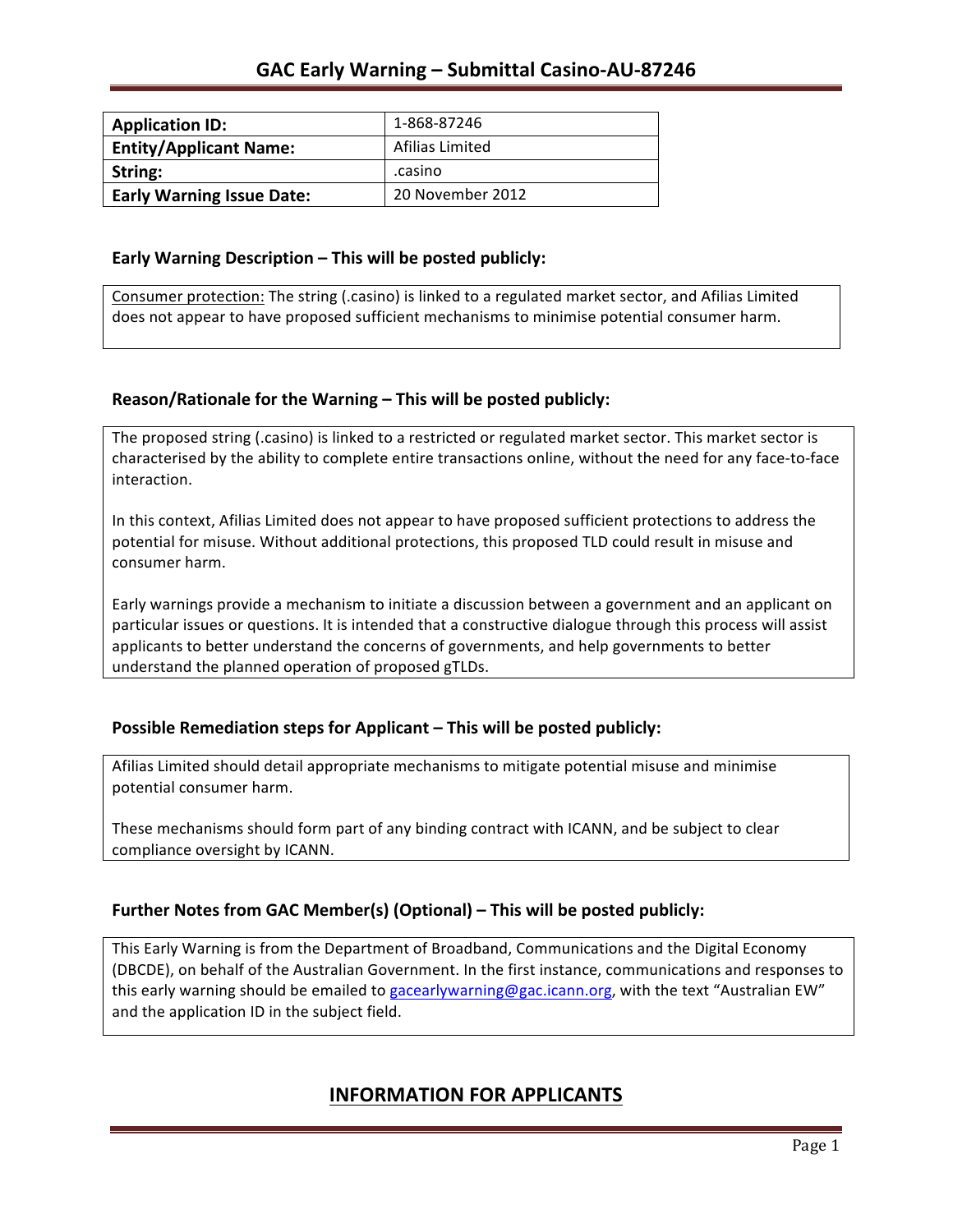# **About GAC Early Warning**

The GAC Early Warning is a notice only. It is not a formal objection, nor does it directly lead to a process that can result in rejection of the application. However, a GAC Early Warning should be taken seriously as it raises the likelihood that the application could be the subject of GAC Advice on New gTLDs or of a formal objection at a later stage in the process. Refer to section 1.1.2.4 of the Applicant Guidebook (http://newgtlds.icann.org/en/applicants/agb) for more information on GAC Early Warning.

## **Instructions if you receive the Early Warning**

**ICANN** strongly encourages you work with relevant parties as soon as possible to address the concerns **voiced in the GAC Early Warning.** 

#### **Asking questions about your GAC Early Warning**

If you have questions or need clarification about your GAC Early Warning, please contact gacearlywarning@gac.icann.org. As highlighted above, ICANN strongly encourages you to contact gacearlywarning@gac.icann.org as soon as practicable regarding the issues identified in the Early Warning. 

#### **Continuing with your application**

If you choose to continue with the application, then the "Applicant's Response" section below should be completed. In this section, you should notify the GAC of intended actions, including the expected completion date. This completed form should then be sent to gacearlywarning@gac.icann.org. If your remediation steps involve submitting requests for changes to your application, see the change request process at http://newgtlds.icann.org/en/applicants/customer-service/change-requests.

In the absence of a response, ICANN will continue to process the application as submitted.

#### **Withdrawing your application**

If you choose to withdraw your application within the 21-day window to be eligible for a refund of 80% of the evaluation fee (USD 148,000), please follow the withdrawal process published at http://newgtlds.icann.org/en/applicants/customer-service/withdrawal-refund. Note that an application can still be withdrawn after the 21-day time period; however, the available refund amount is reduced. See section 1.5 of the Applicant Guidebook.

For questions please contact: gacearlywarning@gac.icann.org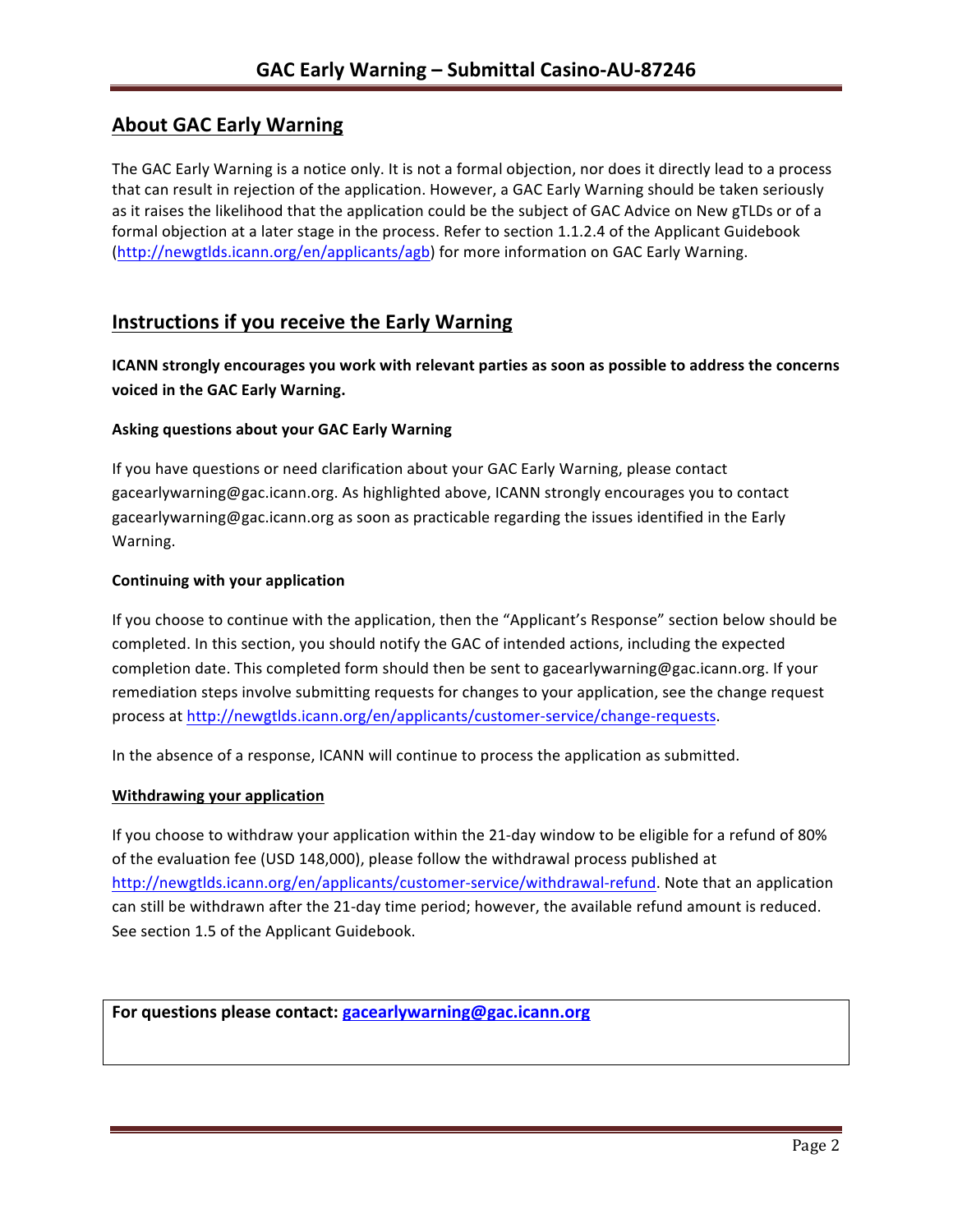**Applicant Response:**